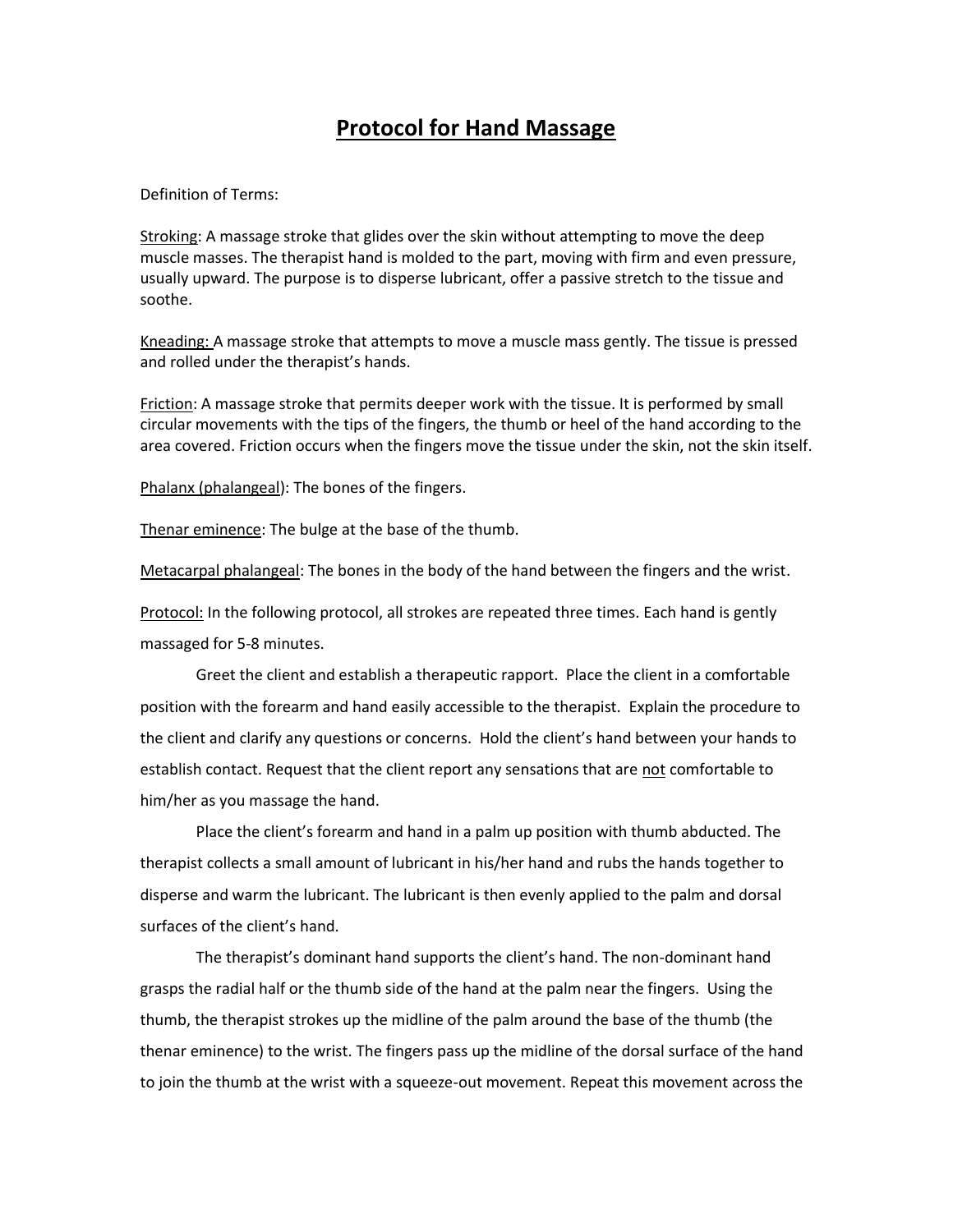entire surface of the palm. Each time the hand returns with a superficial stroke over the hand surface.

The therapist uses the thumbs to knead the same area where stroking took place. Small circular movements of the thumbs over the tissue produces the kneading effect on the muscles. Reposition hands to have the therapists non-dominant hand support the client's hand. The dominant hand grasps the ulnar half (the little finger side) of the patient's hand at the metacarpophalangeal joint line, where the fingers join the palm. The thumb then passes up the midline of the palm around the hypothenar eminence (the fifth or little finger edge of the hand) to the wrist. The fingers pass up the midline of the dorsal surface of the hand to meet the thumb at the wrist with a gentle, squeezing, kneading movement. The hand returns with a superficial stroke. Repeat over the entire surface of the hand.

Support the client's hand in the therapist's dominant hand while the thumb of the nondominant hand strokes over the each of the following areas: the thumb edge (thenar eminence) from the first metacarpophalangeal joint to the wrist; the interosseous and lumbrical muscles (the muscles of the palm of the hand) from the metacarpophalangeal joints to the wrist; and the fifth finger edge ( hypothenar eminence), from the fifth metacarpophalangeal joint to the wrist. The thumb returns with a superficial stroke after each movement. Repeat over the entire surface of the hand. Pressure is gentle and adjusted to the comfort of the client.

The thumb pad is kneaded in small circles over the same areas and in the same order as indicated earlier, returning each time with a superficial stroke.

The entire palm surface of the hand is massaged with light, circular strokes. Before massaging the dorsal surface of the hand, stroke lightly with several long motions toward the heart.

## Dorsal Surface:

Turn the client's hand palm down. In effect, the therapist will be stroking in the spaces between the metacarpals, with pressure directed toward the tissue forming the spaces between the bones in the back of the hand.

The client's hand is supported by the therapist's non-dominant hand. The thumb of the dominant hand strokes over the ulnar side of the first metacarpal, the little finger, just proximal to the intraphalangeal joint, continuing to the wrist. The thumb pad then returns with a superficial stroke along the radial side of the second metacarpal to the first joint; it strokes over the same area to the wrist. This repeated over the entire posterior surface of the hand.